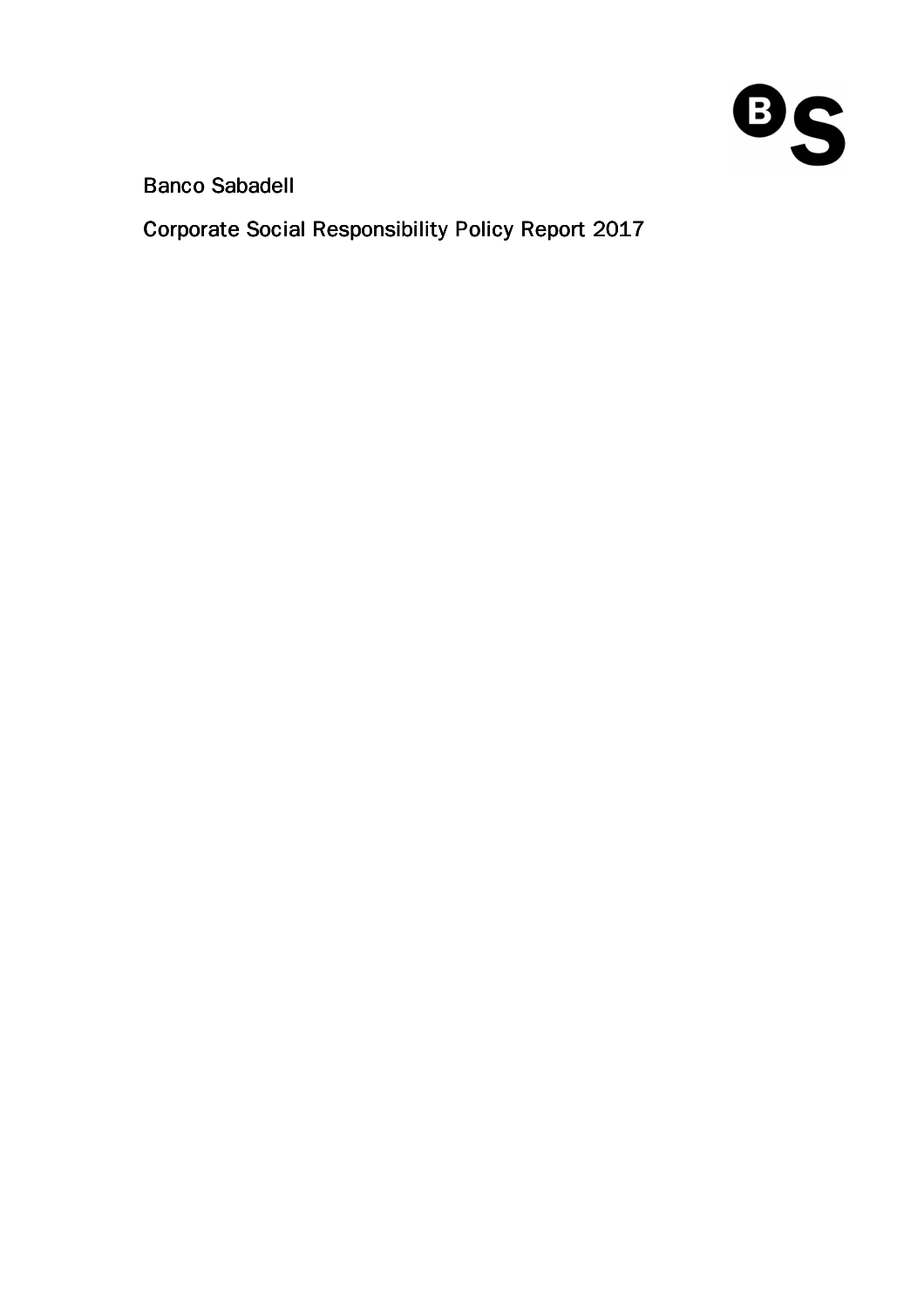## Corporate Social Responsibility Policy Report 2017

Banco Sabadell's approach to Corporate Social Responsibility (CSR) relies on doing business in an ethical and responsible way, with a focus on excellence and a commitment to society by providing the best solutions to the challenges it faces. Anticipating and engaging through responsible business development, a commitment to employees, to the environment and to society in all of the territories where the Bank does business. Each and every professional in the organisation has a part to play in applying the principles and policies of corporate social responsibility so as to fulfil this aim and commitment on behalf of Banco Sabadell.

In addition to complying with applicable regulations, Banco Sabadell has a set of policies and codes of conduct that guarantee ethical and responsible conduct at all levels of the organisation at all levels of the organisation and in all Group operations, and it applies them to its suppliers, incorporating social and environmental responsibility into the supply chain.

Responsibility for oversight and monitoring of these policies, procedures and codes of conduct lies with the Corporate Ethics Committee, whose members are appointed by the Board of Directors. The Corporate Social Responsibility Committee drives and coordinates Group strategy, policy and projects in the area of CSR.

At Banco Sabadell, Corporate Social Responsibility is also visible in its support of international initiatives and commitments and in the certifications and qualifications it has received.

Planned Corporate Social Responsibility initiatives continued to be implemented in 2017 in four main areas of action: responsible business, commitment to employees, commitment to the environment and commitment to society.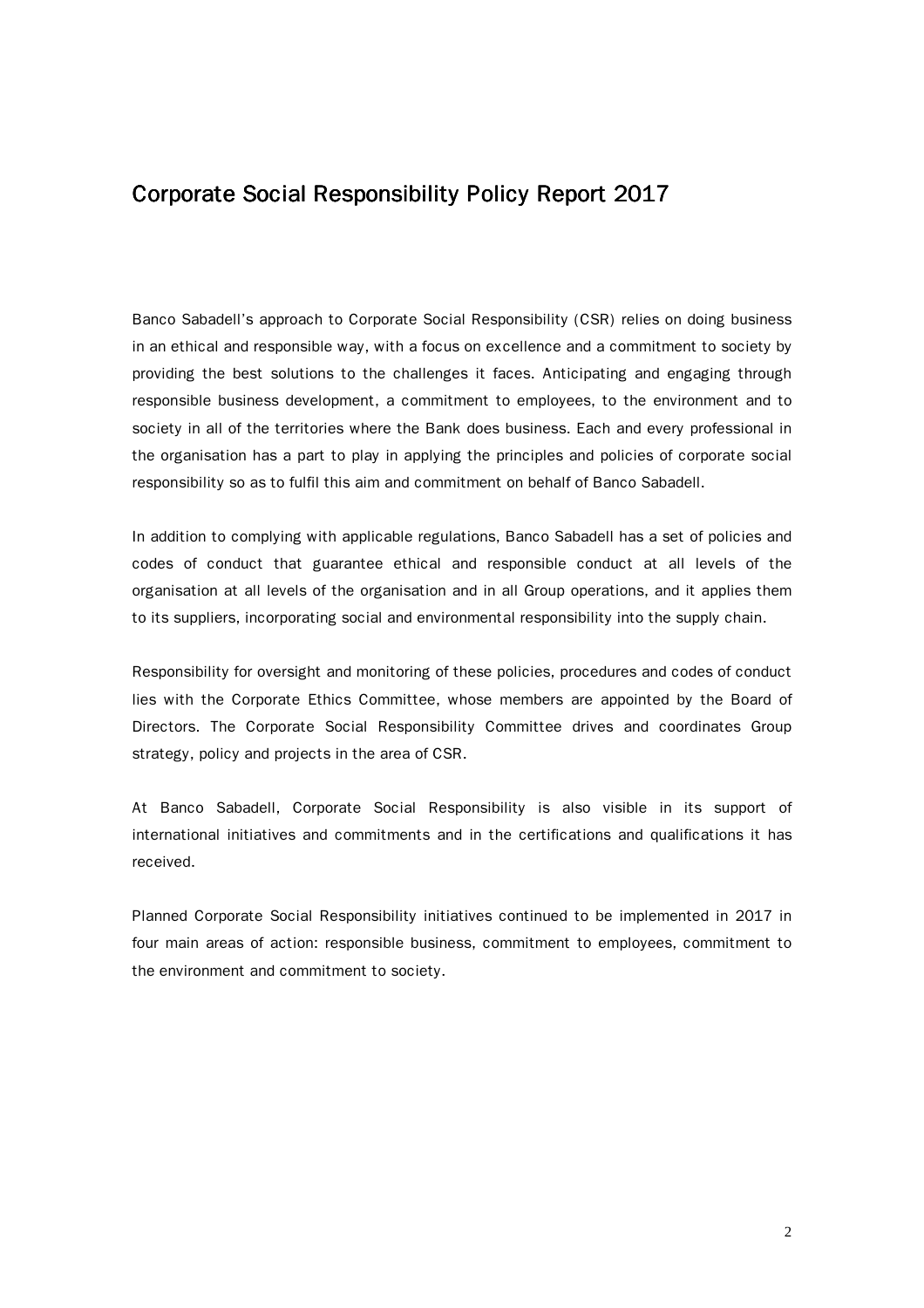## 1. Responsible business

Beyond the frameworks established, and with the purpose of creating a future which has a positive impact on society, Banco Sabadell continues working on initiatives which are especially relevant, such as social housing, customer vulnerability, transparent or ethical and solidaric investing, amongst other actions.

## Social housing

Through Sogeviso, Banco Sabadell has a housing programme to deal with situations of social exclusion among its mortgage customers. Depending on the mortgage customer's situation, a number of solutions are offered, ranging from an affordable rent to rent/social contract, which include various services.

In 2017, 2,912 new reduced rent contracts were arranged, and the social contract continues to be rolled out as an annex to the reduced rent contract. This service involves assigning a social worker to provide support to vulnerable families in cooperation with the local government social services, combined with training, preparation for job interviews and coaching for employability; additionally, efforts are made to enhance these customers' socio-

**8,656** Affordable and social rents

economic situation by working with Banco Sabadell Group suppliers, public administrations and third-sector organisation In this context, since its implementation until the end of the year, the social contract has been subscribed to by 3,769 families, recovering 48% of the total number of families for which the Bank facilitates housing solutions, due to such families experiencing mortgage debt overhang due to the loss of their income. The number of families to which the bank had provided affordable or social rent solutions amounted to 8,656 by the end of 2017

Since 2013 Banco Sabadell has adopted the Social Housing Fund (FSV) Agreement, contributing 400 homes to the same. The majority of these homes are for customers who have experienced home repossession or foreclosure from January 2008. 90% of the total is covered by a valid social renting contract.

Also during the year, with the objective of limiting the effects of over indebtedness and facilitating the recovery of debtors at the risk of social exclusion, the Bank has renewed its adhesion to the Code of Good Banking Practice, and approved 198 mortgage debt restructuring agreements.

Additionally, the Bank has also assigned 101 properties to 48 not-for-profit institutions and foundations with a mandate to assist and support the most underprivileged social groups.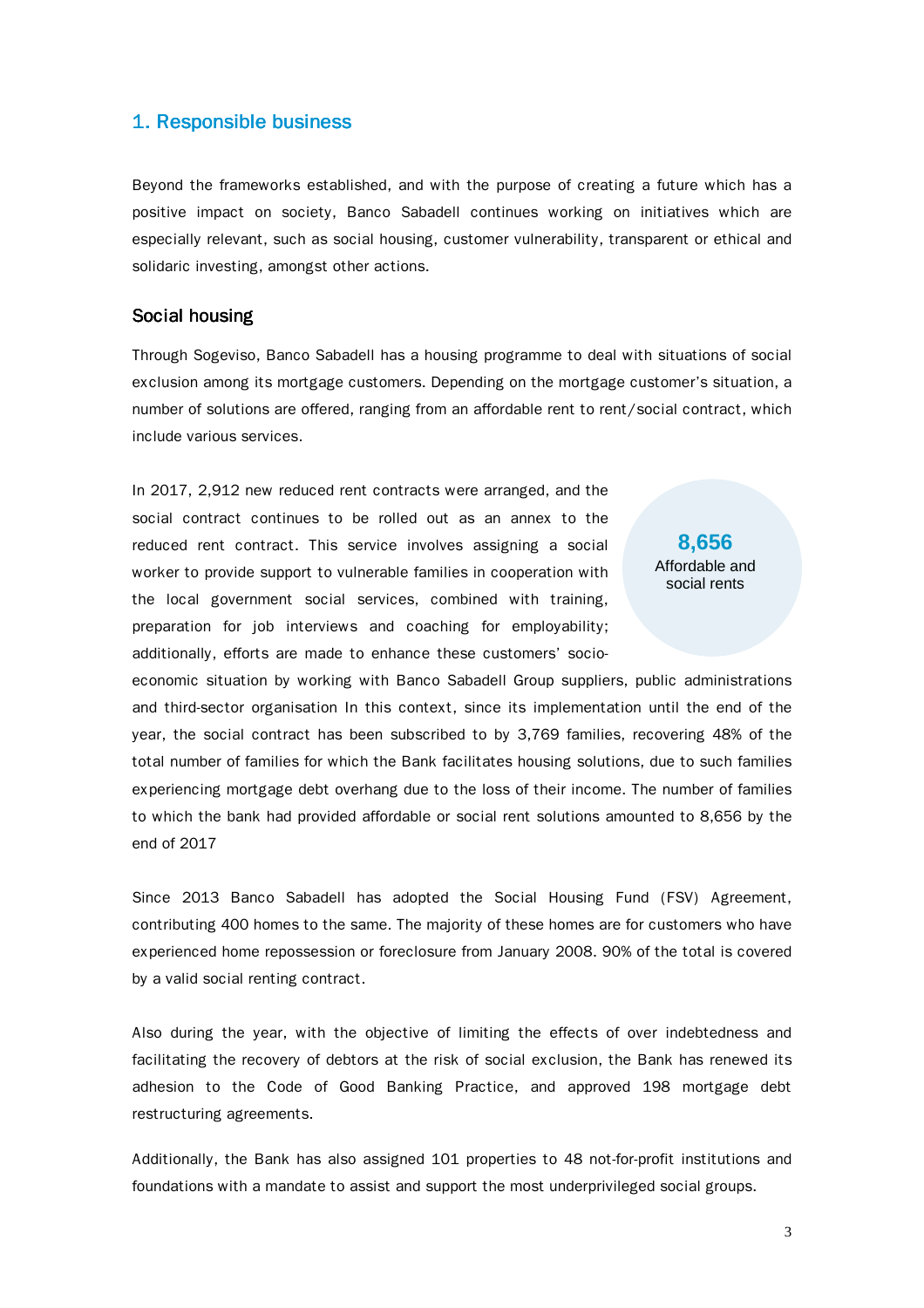## **Vulnerability**

Some of the solutions that Banco Sabadell provides to facilitate the financial inclusion of vulnerable customers are implemented via *Sogeviso* through the JoBs placement programme. These support actions focus on reinforcing the beneficiaries' skills through personalised coaching or training, focused on actual labour market demand. JoBs connects customers with the job offers that best suit their professional and personal profile so as to maximise successful placements.

Since the start of the programme in October 2016, 2,464 persons clients have benefited, and 646 had obtained a job. Additionally, through the JoBS programme, 3 agreements have been signed with companies in different sectors, such as Manpower, Mullor and Fundació Formació i Treball.

**646** Have found employment through the JoBS programme

#### **Transparency**

In order to enhance relations with customers and facilitate the comprehension of their relationship, the Bank continued the process of simplifying contracts by rewriting them in more straightforward, less technical language, while maintain the legal and informative certainty to which customers are entitled. It simplified the catalogue of demand accounts, by applying the advantages of the initial 111 products to 31 new offerings.

It is now possible to arrange for a number of associated products that a customer needs with just one signature, which shortens the process and reduces paperwork.

#### Ethical and solidaric investing

Banco Sabadell encourages responsible investing by offering customers a number of ethnical investment products which also contribute to solidaric projects. In the area of investment, both pension fund manager BanSabadell Pensiones EGFP SA and, since 2016, Aurica Capital, a venture capital enterprise that invests in Spanish companies with plans to expand in foreign markets, have adopted the Principles for Responsible Investment in the "investment manager" category. These principles cover social, environmental and governance criteria in management policies and practices.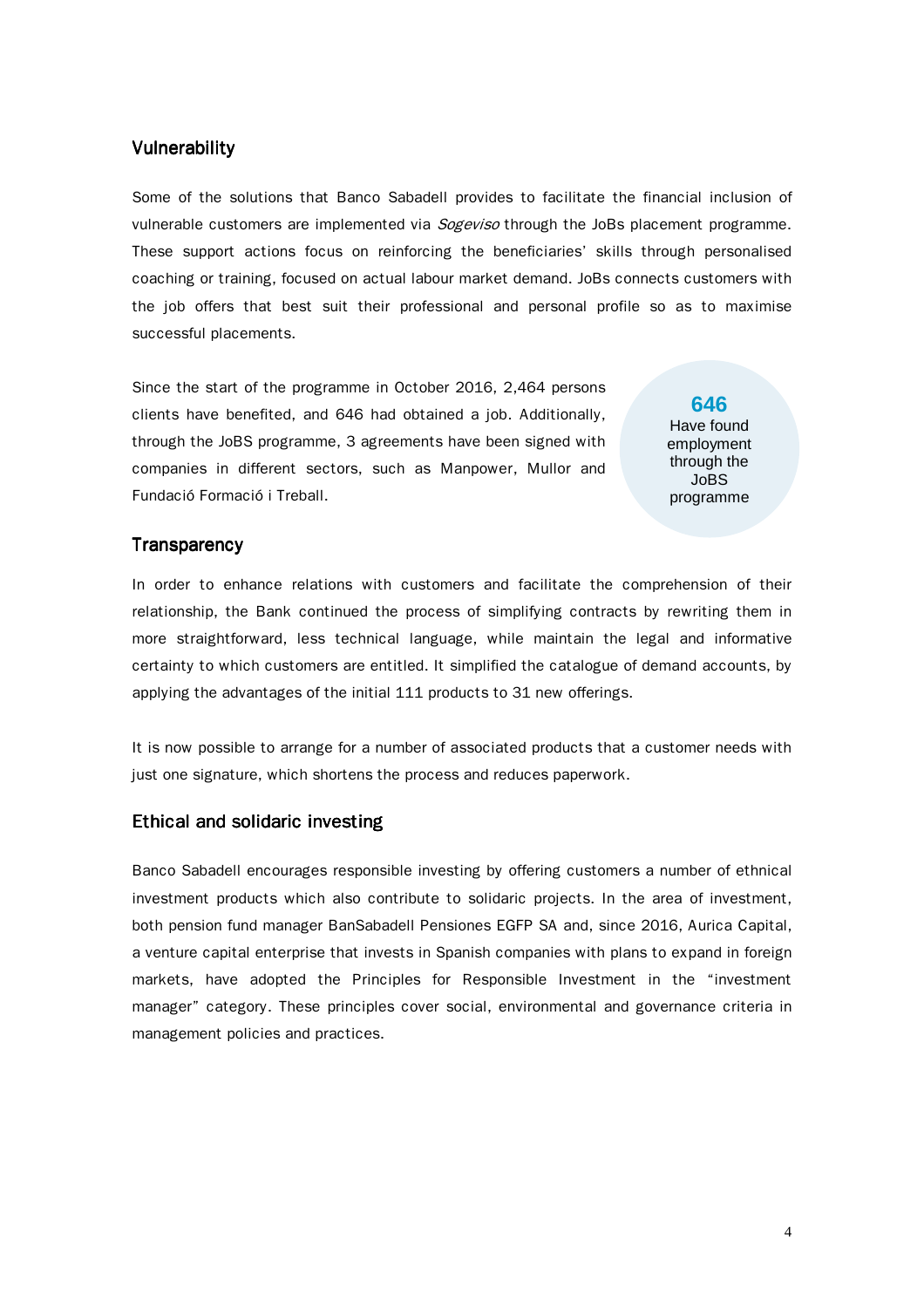Products in this area include Fondo de Inversión Sabadell Inversión Ética y Solidaria F.I., (a mutual fund) Sociedad de Inversión Sabadell Urquijo Cooperación, S.I.C.A.V, S.A., (an investment company) Plan de Pensiones BS Ético y Solidario, and Plan de Pensiones BanSabadell 21 F.P (pension plans), as well as G.M. PENSIONES, F.P (a pension plan for Group employees).

In 2017 the Corporate Ethics Committee chose 22 projects mostly aimed at covering social exclusion risks, improving the living conditions of people with disabilities and meeting basic food and health needs. Over €430,000 were granted to solidaric organisations and projects in 2017.

| <b>Contribution to</b><br>solidarity organisations<br>and projects | Sabadell Inversión<br>Ética y Solidaria Fl | Sabadell Urquijo<br>Cooperación<br><b>SICAV</b> | Plan de<br><b>Pensiones Ético</b><br>y Solidario<br>(pension plan) |
|--------------------------------------------------------------------|--------------------------------------------|-------------------------------------------------|--------------------------------------------------------------------|
| Supervision of<br>securities selection criteria                    | Ethics committee                           | Ethics committee                                | Ethics monitoring<br>committee                                     |
| Equity $(\epsilon)$ 2017                                           | 107.940.519                                | 5.375.556                                       | 19,588,068                                                         |
| Amount granted in 2017 ( $\epsilon$ )                              | 225.530                                    | 35,377                                          | 173.318                                                            |
| Beneficiaries in 2017:<br>Institutions and solidarity<br>projects  | 18 projects                                | 4 projects                                      | 1 project                                                          |

#### **Business ethics**

Banco Sabadell views ethics as one of its core corporate values, and in this regard, it works actively to combat corruption.

For a financial institution, it is of critical importance to avoid being used for money laundering activities or for the financing of terrorism. For this reason, the Bank, as well as its subsidiaries, have implemented measures and due diligence procedures to guard against risk when accepting customers, as well for the ongoing monitoring of customer relationships. In each external office, as well as in all national and international subsidiaries, a person is appointed who regularly reports any corruption and money laundering incidences to the Compliance Committee.

Additionally, the Bank also takes great care to supervise loan applications and accounts held by political parties, and applies rigorous customer acceptance procedures. The Bank does not make contributions to any political party nor to any persons holding public office or related institutions.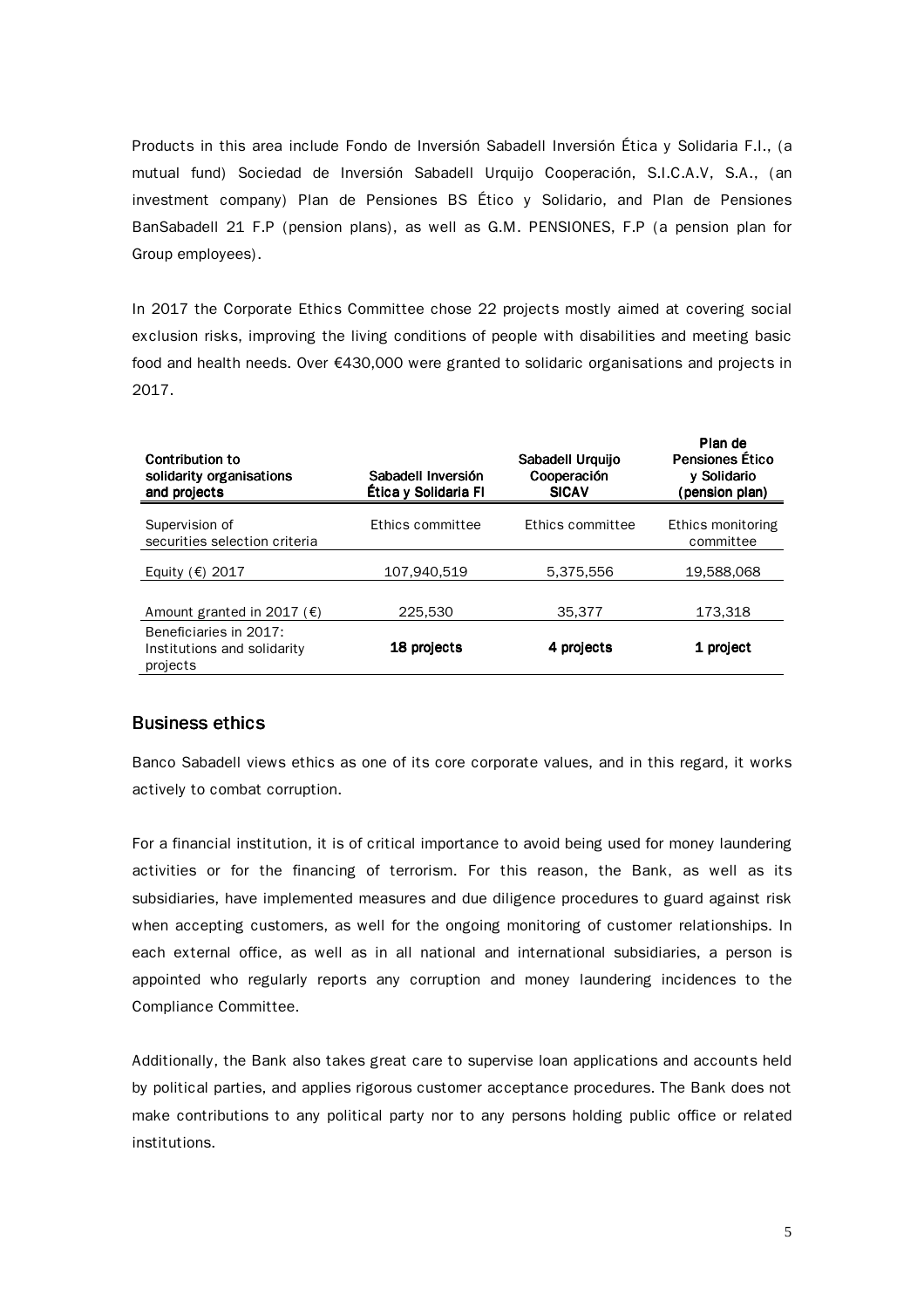In terms of transparency, all donations to NGOs and charitable organisations are analysed and assessed by the Bank's Sponsorship Committee or the Board of Trustees of the Foundation, in accordance with the principles laid down in the Bank's Social Action Policy. Furthermore, Banco Sabadell Foundation accounts are audited by external auditors.

It is also worth noting that Banco Sabadell has a gift acceptance policy, which explicitly requires employees to reject gifts, as well as any counterparty or personal benefit offered by customers or suppliers which may constrain or condition their decision making ability.

## 2. Commitment to employees

All of the people who work for, or at, Banco Sabadell Group are the Group's main asset for the transformation of the business and the Group's contribution to society. The management of talent, diversity and the empowerment of the teams create a framework in which the welfare of people and professionals are synonymous, and focused towards a long term relationship.

#### Gender

Banco Sabadell guarantees gender equality in selection, training and promotion processes, as well as in salary and working conditions. This commitment, for each one of the aspects of the employment relationship, is embodied in the Equality Plan, the human resources policy and the Code of Conduct.

To this end, the Bank continues working to prevent any kind of gender-based discrimination at work. In 2017 Banco Sabadell fulfilled and exceeded the commitment it made in 2014 when it signed a Cooperation Agreement with the Spanish Ministry of Health, Social Services and Equality that set a target that women should account for 18% of senior management roles by 2018. At Group level, 34.6% of managerial positions in Banco Sabadell are held by women.

**34.6%** Women in managerial positions .

For the period 2016-2020 the Bank has set a target of promoting 450 women to positions of responsibility in the organisation. 198 women have been promoted since the programme began, 38% of the final target. The Bank also took part in events and initiatives that promote gender equality and leadership, such as 'Inversión y Finanzas', 'Mujer Hoy', "Women, Leadership and #climate change" or the "Mujeres influyentes" forum. The Bank has also made online gender equality training available to employees.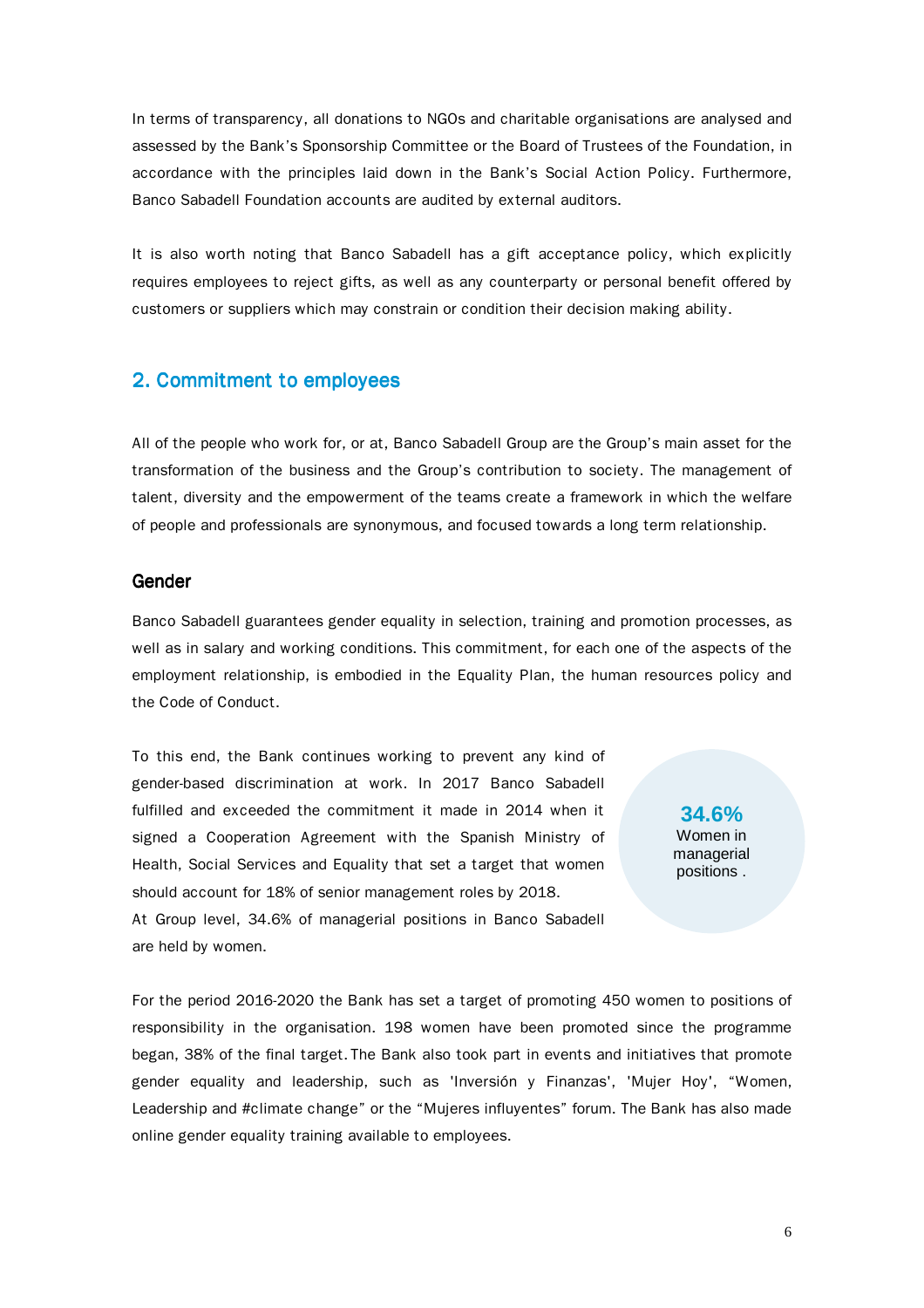#### Work-life balance

Banco Sabadell has measures in place, applicable to all employees in the organisation, to help promote a better work-life balance. Available benefits include the option of shorter working days, paid and unpaid leave for various reasons: breastfeeding, maternity, caring for a relative, special circumstances, paternity) and several forms of flexitime.

In 2017 the Bank broadened this range of measures to include a reduction of between 20% and 50% of the working day to attend to personal needs, the ability to purchase holidays (up to 31 additional days against the employee's salary) and partial retirement (for employees over the age of 61 who can cut their working day by between 25% and 50%). In coordination with existing measures, a work-life balance unit was created with the mission of providing advice, intermediation and guidance for managers and employees.

## Professional development

Banco Sabadell gives priority to employees' personal well-being as well as their professional growth. The Talent Department handles the induction and development of new hires and monitors their retention, all of which are key factors for competitiveness, leadership and excellence.

During 2017 the Group continued to promote its learning model, instituted in 2016, by expanding Sabadell Campus and its constituent schools and learning spaces: the School of Management, the Commercial School and the Finance School. 89% of employees received training and employees took 137,000 training sessions.

#### **Diversity**

Banco Sabadell also promotes diversity through the integration in the workplace of differentlyabled people by means of non-discriminatory recruitment policies. The Group takes measures to adapt job briefs where needed. In this regard the Group takes measures to adapt the job role to requirements. In 2017 a pilot programme was begun with the Fundación DKV Integralia to hire persons with disabilities at some subsidiaries.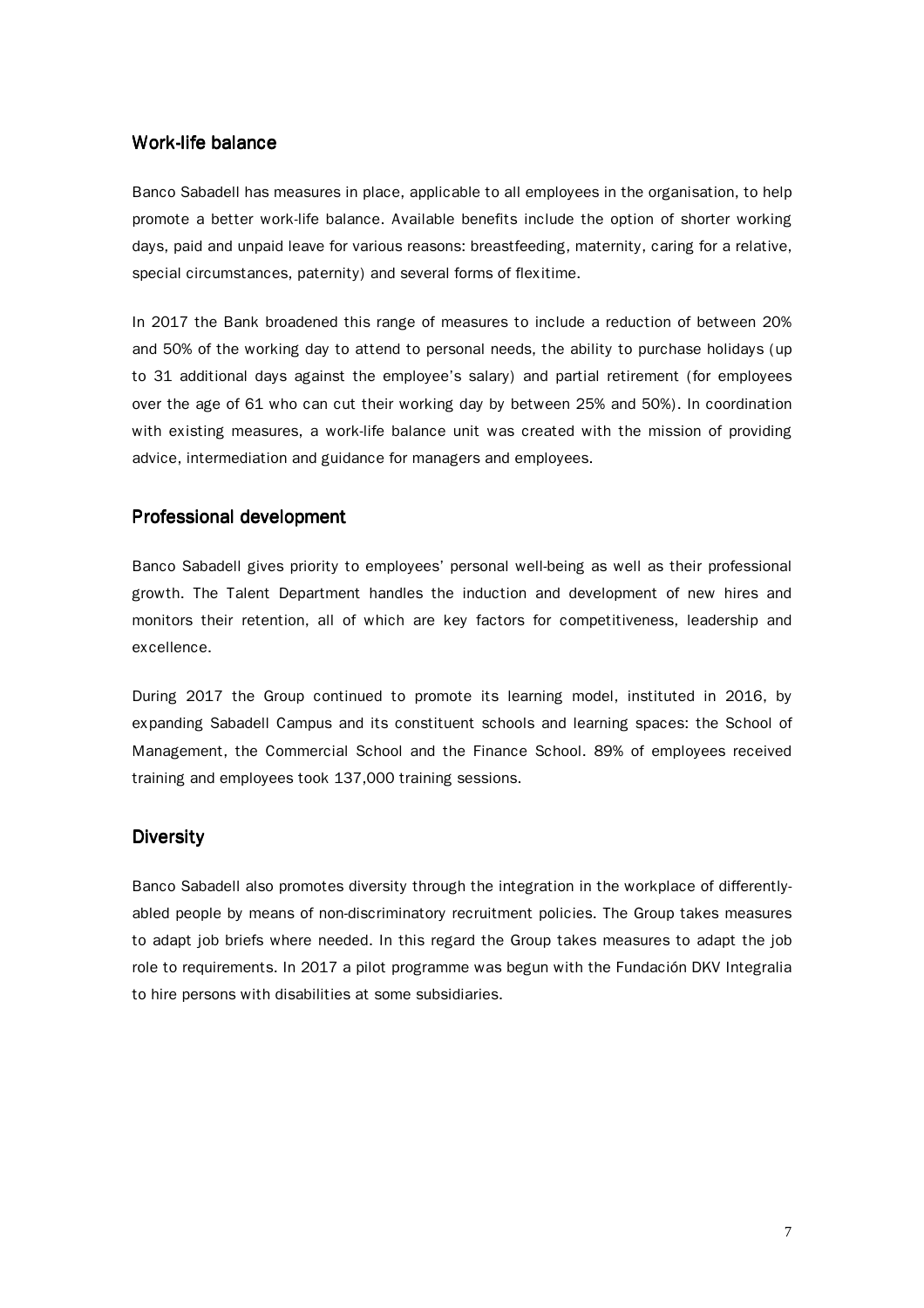## 3. Commitment to the Environment

Banco Sabadell has an environmental policy which sets out its commitment to the environment and to combating climate change. The policy focuses on minimising the environmental impacts of the processes, facilities and services inherent to the business, managing business-related environmental threats and opportunities appropriately, and promoting a commitment to the environment by all persons with whom the Bank comes into contact. In this respect, the Bank has joined a number of global initiatives, including the Equator Principles and the Carbon Disclosure Project (CDP).

## Commitment to the Planet

Since 2011, Banco Sabadell has applied the Equator Principles, an international voluntary framework of policies, standards and guidelines coordinated by the International Finance Corporation (IFC), a World Bank agency, whose aim is to determine, assess and manage the environmental and social risks of structured finance deals amounting to 10 million dollars or more and of corporate loans amounting to 100 million dollars or more. Under these standards, a social and environmental impact assessment is carried out that, in some cases, results in minimisation, mitigation and offsetting measures, subject to review by an independent expert. Banco Sabadell publishes an annual report on its corporate website which includes detailed information of the projects related to the Equator Principles.

In 2017, Banco Sabadell signed 11 deals incorporating the Equator Principles, 91% of which related to renewable energy projects

All Group branches have access to information to assist them in assessing any environmental risk associated with the industry or business of a company that is being evaluated. The assessment is one of the documents on which the transaction credit risk evaluation is based and it has an influence on the final decision.

Regarding its business activities, Banco Sabadell promotes the development of a more sustainable energy model through direct investment in projects and the funding of renewable energies.

Thus, in 2016 and until 2019, Banco Sabadell, through its subsidiary Sinia Renovables, has commenced a new investment round in which it will allocate €150 million euros to this type of asset. In line with the Bank's internationalisation strategy, the Sinia programme will include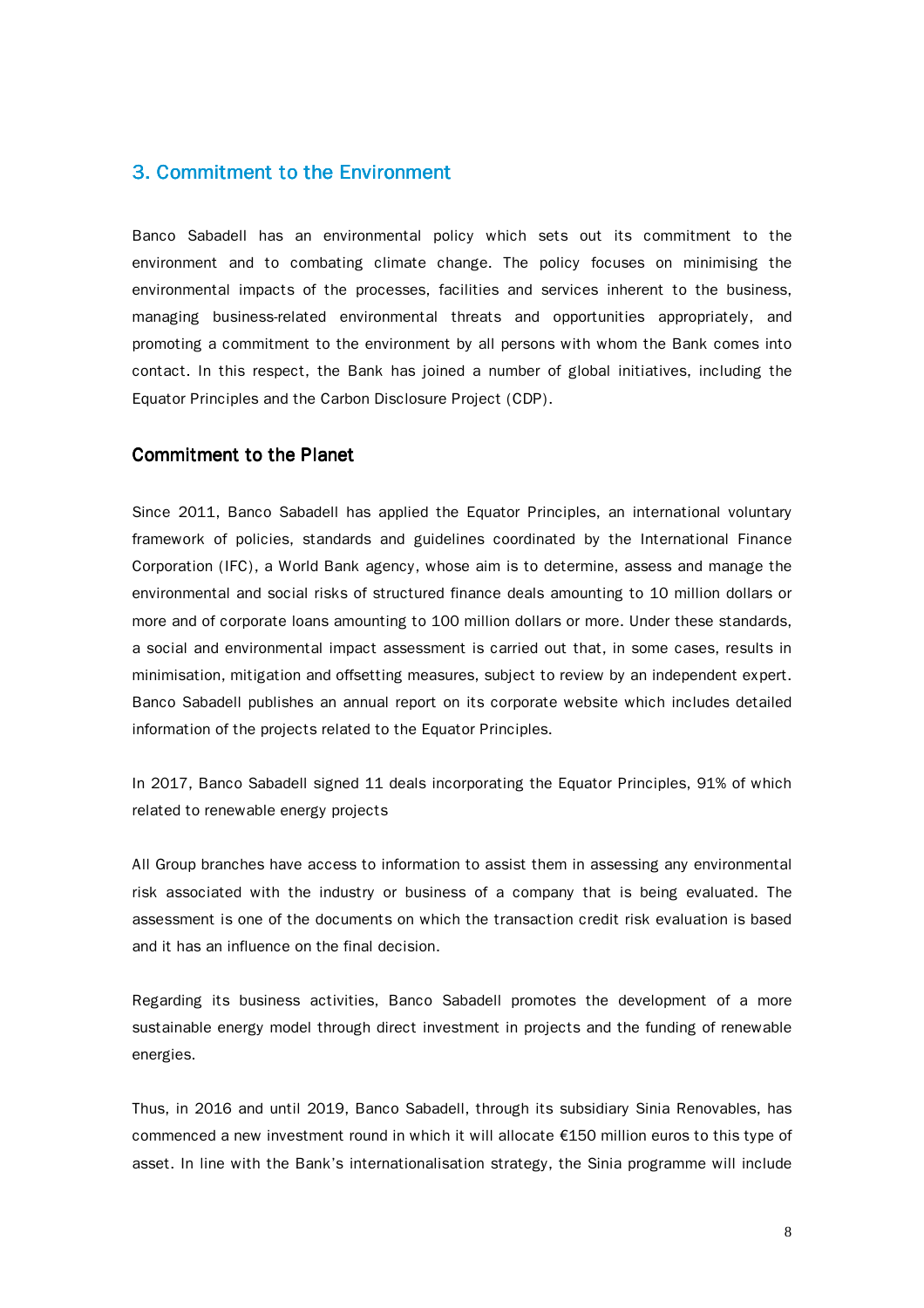investments in Spain, Mexico, the UK and a number of Latin American countries, the first capital investments in Mexico have been carried out, which is where Sinia is present in 217 MW wind farms. Sinia has an additional portfolio in Spain, compromised of its presence in 106 MW in wind and 18 MW in photovoltaic. Renewable electricity generation in Spain that is attributable to Sinia totals 181 GWh per year, exceeding the electricity consumption of Banco Sabadell's branches and corporate offices.

To date, Banco Sabadell has provided over €1,048 million in funding to renewable energy generation projects

Another environment-related area of the Bank's business is financing energy-efficient equipment and facilities by means of special-purpose renting and/or leasing products; these are used to finance projects in such areas as public lighting, biomass fired boilers and cogeneration facilities.

#### **Responsible consumption**

As regards the Bank's own infrastructure, it has an environmental management system that is certified to the ISO 14001 standard and covers six Central Services buildings. To reduce energy consumption, the Bank undertakes continuous improvement initiatives to make its facilities and processes more eco-efficient.

#### Energy consumption (Energy management)

With the objective of reducing its energy consumption, Banco Sabadell works to continuously improve the eco-efficiency of its facilities and processes. Some of the principle measures implemented are described below:

- The total energy consumption in Spain in 2017 amounted to 82,824MWh, compared to 89,808MWh in 2016. It is worth noting that during this year the Bank's total renewable electricity consumption stands at 99.96%, mainly thanks to its maintenance of the contract with Nexus Renovables which supplies 99.93% of the Bank's total energy, guaranteeing that its origin is 100%

**99.9%**

**Electricity** consumption from renewable sources.

renewable. As a result of this, a reduction of 99.83% has been achieved in terms of CO2 emissions (scope 2) (electrical consumption, using 2014 as a base year).

- The majority of the branch network offices are equipped with centralised lighting and climate control systems. Additionally, the corporate centres are equipped with lighting motion detectors and LED lamps (Light Emitting Diode).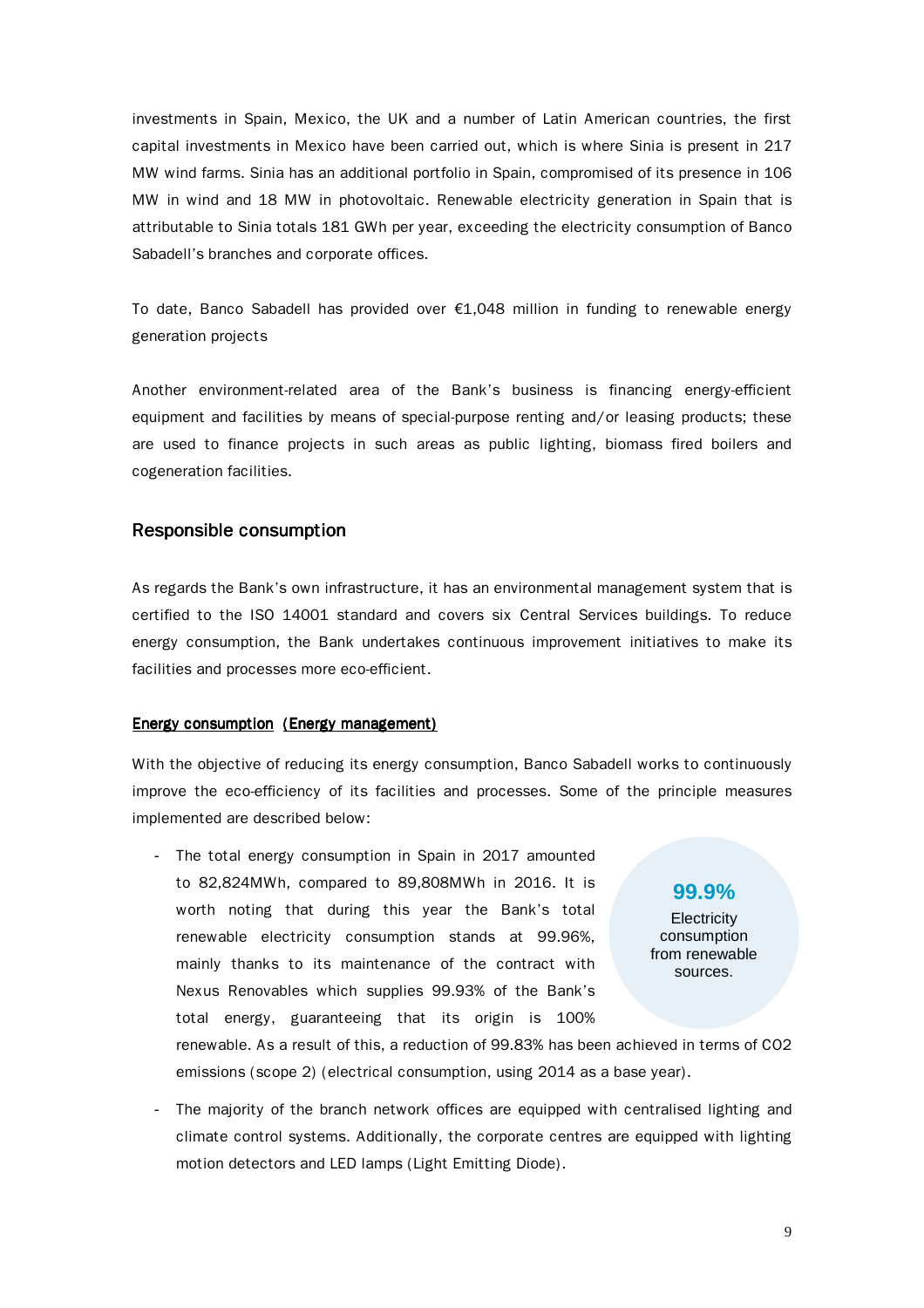- Low energy consumption lighting and light activation systems for billboard advertising, adapted to daylight hours.
- In the corporate centres and larger offices, climatisation installations are equipped with energy recovery systems.
- The branch network uses Thin Client computers (central branch network infrastructure, whereby applications and software are virtually linked to servers) which consume 90% less energy. Since 2015 the implementation of these computers has also been initiated in corporate centres.

| CO <sub>2</sub> tn                                                                                   | 2017  | 2016             | 2015  | 2014   |
|------------------------------------------------------------------------------------------------------|-------|------------------|-------|--------|
| Scope 1 / Direct activities: emissions generated<br>by company facilities and vehicles               | 763   | 648              | 600   | 552    |
| Scope 2/Indirect activities: emissions due to<br>electricity consumption in Spain                    | 22    | 54               | 3.321 | 12.890 |
| Scope 3 / Other indirect activities: emissions derived<br>from business trips (plane, train and car) | 3.337 | 3.477            | 3.862 | 3.143  |
| Total CO2 emissions generated by<br>the Group in Spain                                               | 4.122 | 4.179            | 7.783 | 16.585 |
| Total CO2 emissions generated per employee                                                           | 0.2   | 0.2 <sub>2</sub> | 0.5   | 1.0    |

 The Bank publishes a more detailed disclosure of these emissions on its Corporate Website, with the breakdown for each scope.

| Total energy consumption                                                                                           | 2017   | 2016   | 2015   | 2014    |
|--------------------------------------------------------------------------------------------------------------------|--------|--------|--------|---------|
| Total energy consumption (MWh)                                                                                     | 82.824 | 89.809 | 99.389 | 104.419 |
| Electricity supplied by Nexus Renovables, 100%<br>renewable guarantee (% of supply of total<br>electrical energy). | 99.93% | 99.84% | 72%    | 26%     |

Nexus Renovables supplies energy to Banco Sabadell which is 100% generated from renewable sources.

#### Consumption of materials (management and reduction of other consumption)

Paper consumption: sustainability lies in reducing, reusing and recycling. Paper consumption in Spain in 2017 amounts to 988 tonnes, a 33% reduction in the last two years. In parallel, the principal actions to reduce paper consumption have been:

- 24/7 availability of the service for customers, through distance channels: the ATM network, by telephone, email or through social networks. Customers can access 100% of their correspondence electronically through the website/or their mobile phones.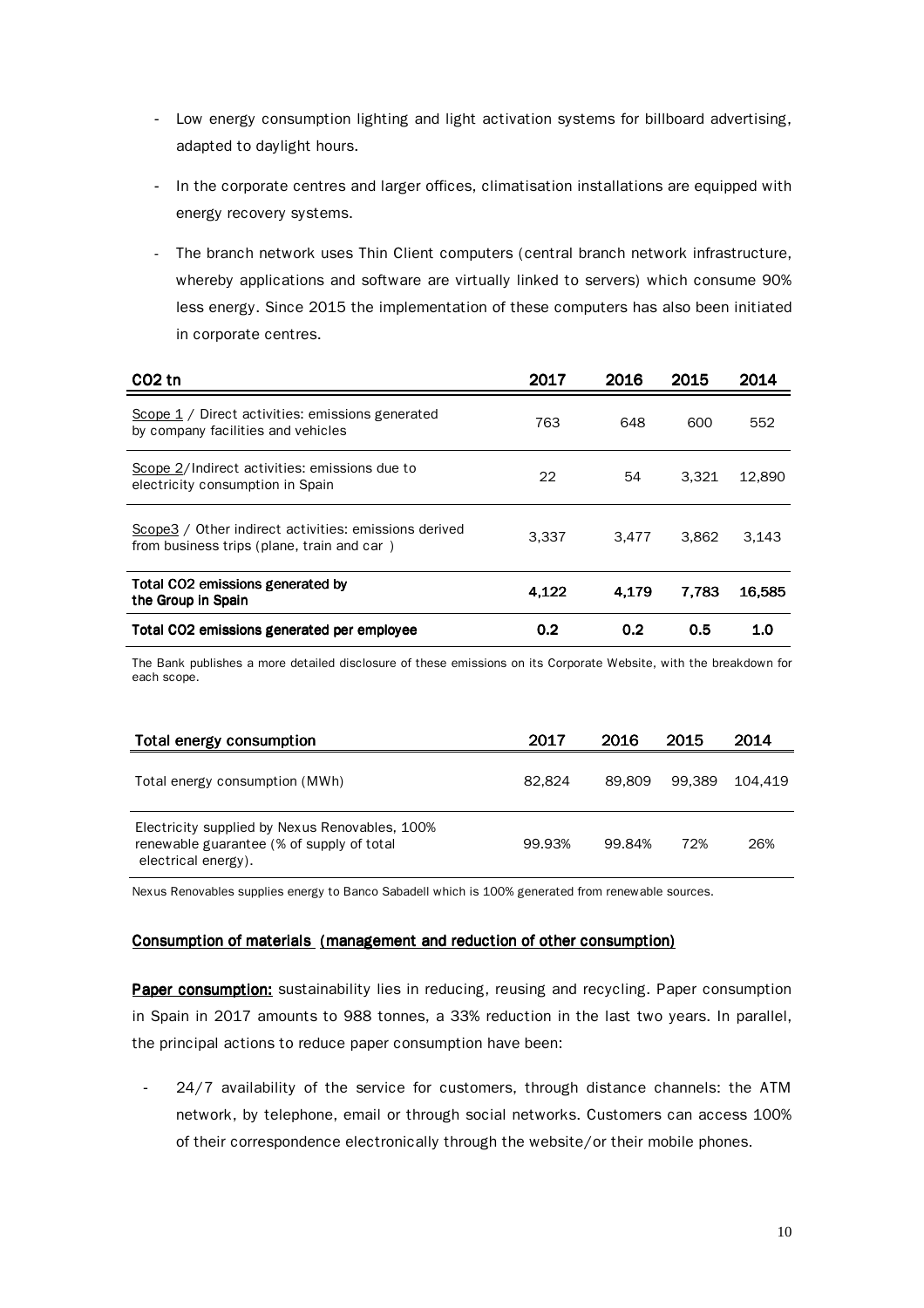- The branch network is equipped with digital tablets and systems such as Instant Selling to capture customers' signatures. In 2017 the use of these tablets and systems led to the elimination of more than 26 million printed forms. Additionally, the printing of 4.7 million pages has been prevented thanks to the use of the digital contracting systems. In the future the bank aims to adapt more operations to these devices and progressively continue to reduce paper consumption.
- The conventional paper used by the bank is FSC-certified (Forest Stewardship Council). The certification is a guarantee that the wood with which the product is made is taken from forests which are managed under the criteria of the Forest Stewardship Council and certifications of the quality and environmental management system ISO 9001/ISO 14001. All of the group's printers are configured to print on both sides of the paper.

| Paper consumption:                                                                                                                                               | 2017 | 2016  | 2015  | 2014  |
|------------------------------------------------------------------------------------------------------------------------------------------------------------------|------|-------|-------|-------|
| Paper consumption $(tn)(*)$<br>(*) Volume of paper (ISO4 format) used during the year                                                                            | 988  | 1.062 | 1.469 | 1,039 |
| Use of recycled paper in the branches and corporate centres (%)<br>$(**)$ of the total consumption of paper (white and recycled) in Spain.                       | 9%   | 9%    | 7%    | 12%   |
| Use of recycled paper in 13 corporate centres (%)<br>$(***)$ of the total consumption of paper (white and recycled) in 13<br>corporate centres with a post room. | 80%  | 84%   | 84%   | 81%   |

National scope.

Water consumption: Group water consumption in Spain is limited to sanitary use and for the watering of certain landscaped areas. 100% of the water consumed derives from the supply network. The Group's headquarters are located in urban areas where the water collected and discharged is done so through the urban network.

With regard to eco-efficency, bathroom facilities and taps are fitted with water-saving mechanisms. In this regard, the Bank's headquarters in Sant Cugat are fitted with a device that collects rainwater and grey water to reuse it as irrigation water. At the same time, the landscaped areas are comprised of native plants with low irrigation requirements.

Waste management: In all of the Group's facilities, paper waste is treated as confidential documentation to be destroyed, and 100% of the waste is recycled by authorised waste managers. The corporate centres and branches are equipped with waste separation facilities for plastics, organic materials and batteries. Together with Ricoh and the HP Planet Partners programme, the collection and reuse of used toner cartridges is carried out, together with the management of technology waste through authorised waste managers.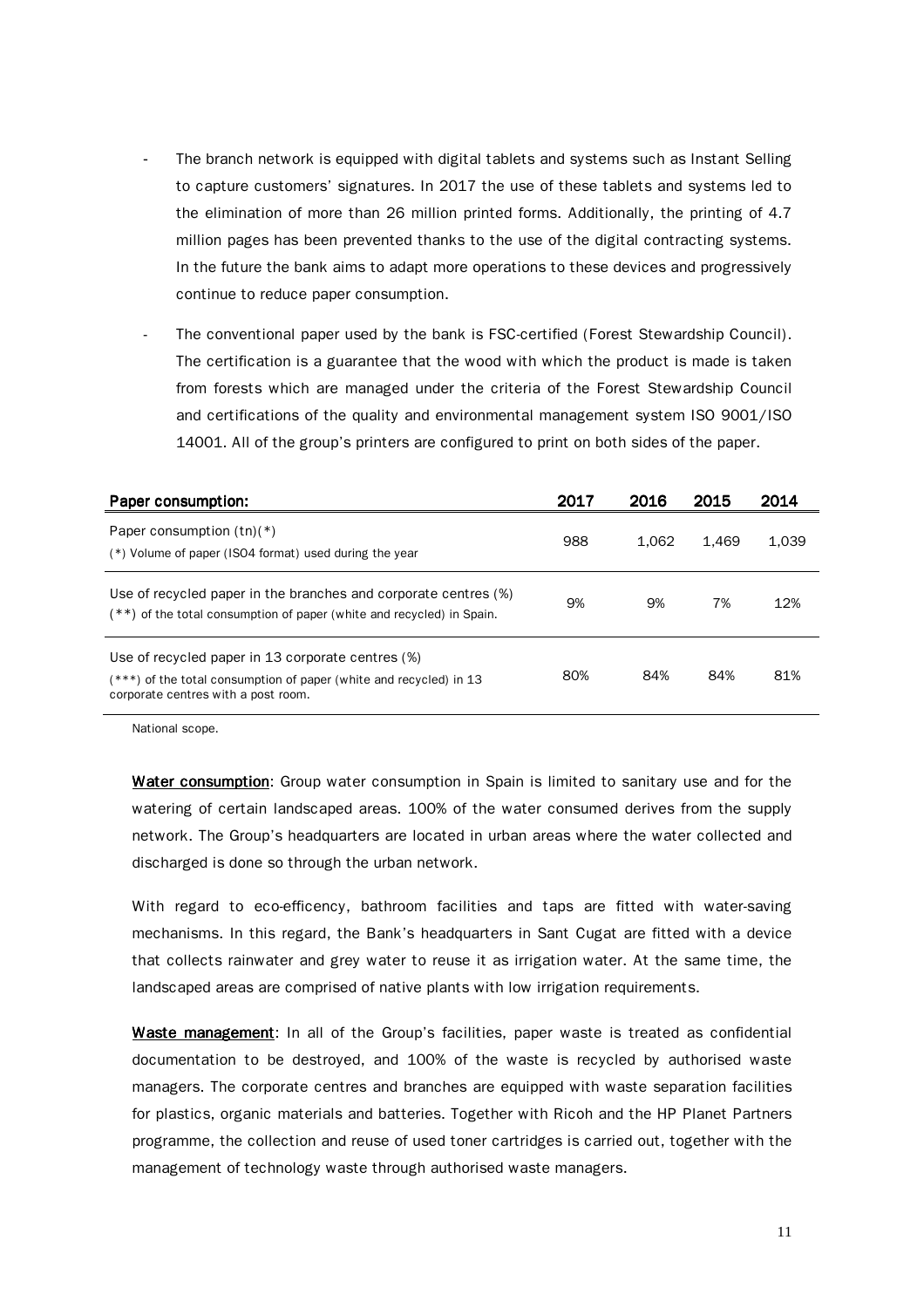Specific control mechanisms exist for waste management in branches due to be closed or merged. Surplus technology hardware or furnishings in good condition at branches or work centres due to be closed or merged are donated by the Bank to NGOs and local not-for-profit entities.

Environmental awareness: In terms of environmental training and awareness, an online training course is available to the entire workforce. This training is obligatory for all employees of the certified corporate headquarters.

From the internal platform "BS Idea" employees can submit their thoughts and suggestions to improve the different areas of the bank, including environmental aspects and the fight against climate change. In 2017 employees submitted more than 22,000 ideas. The most voted ideas amongst employees are awarded a prize, and they are analysed by a multidisciplinary team for their subsequent implementation. Some examples in terms of the sustainability are the contributions in the total or partial saving of paper, digitalisation (digital signature, contracts, virtual reports etc.), energy saving (implementation of solar panels in corporate centres etc.) or the increase in electric vehicles for employees (renting, purchase subsidy etc.)

In relation to business trips and travel, environmental and cost rationalisation criteria are applied, favouring the means of transport which emits the lowest level of CO2 emissions and "in itinere" travel. The group encourages the use of the internal car-pooling platform. The group also encourages the use of videoconferencing for meetings and one-to-one meetings, teleworking pilots as well as the use of virtual communities for areas such as learning and continuous training.

## Sustainable mobility

There was also an increase in the range of sustainable vehicles (with emissions equal to or less than 120 gr CO2/km) in the Bank's vehicle leasing pool; accounting for 78% of the entire fleet. The Bank has also contributed to sustainable mobility in such cities as Terrassa and Bilbao by financing hybrid city buses and 100% electric taxis in collaboration with leading industry brands.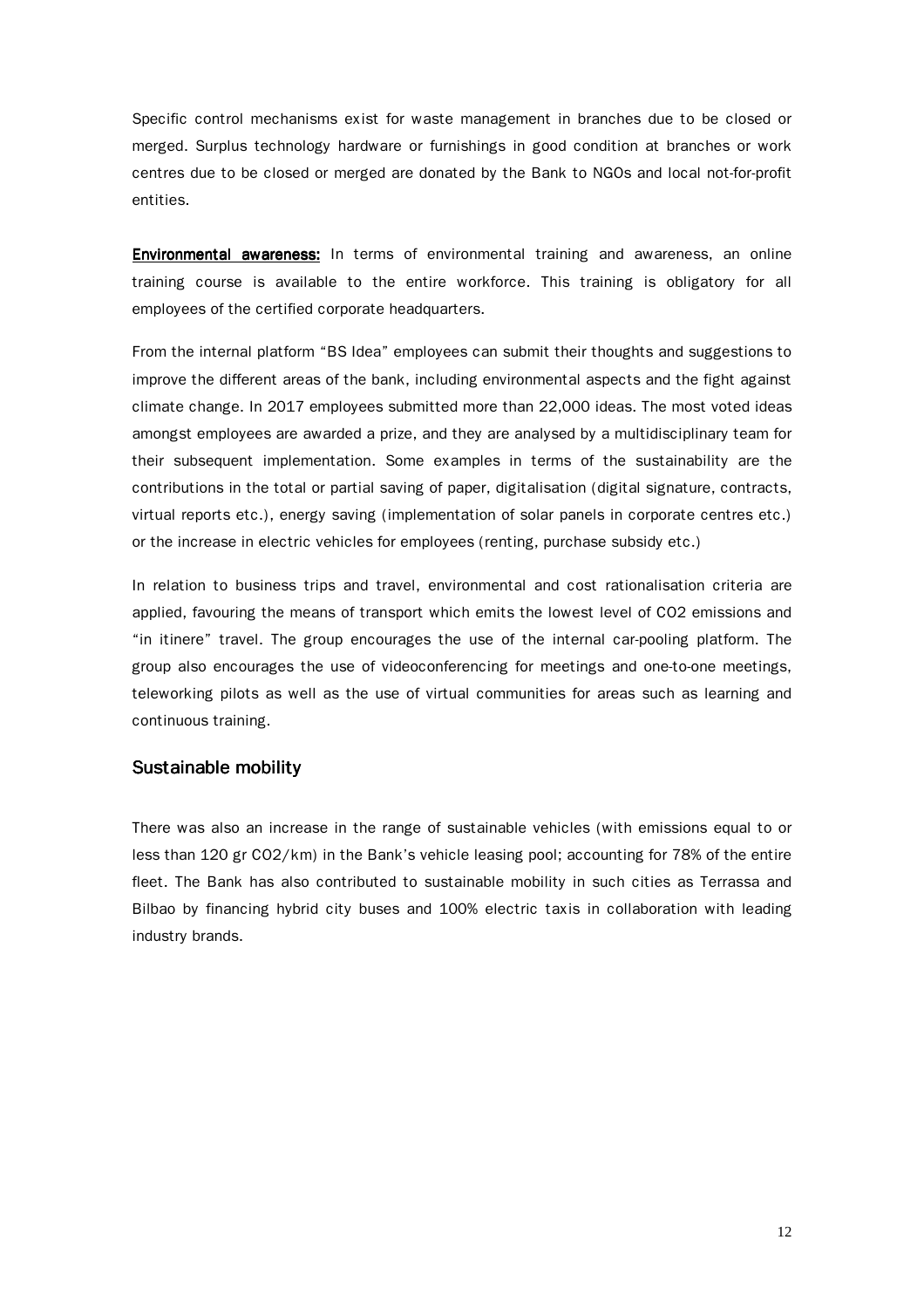## 4. Commitment to Society

Banco Sabadell shows its commitment to society by permanently engaging with the community and sharing its concerns. Financial education, social action and support for initiatives with a social impact are the key elements of this commitment, which is also expressed through the corporate volunteer programme and initiatives by divisions of the Bank and by the Banco Sabadell Foundation.

## **Financial Education**

The Bank promotes and takes part in a number of financial education initiatives. For the Bank, this means going beyond merely responding to the training needs of segments of society, yet also accompanying them in the development of skills and abilities for decision making processes.

For children (aged up to 13): since 2010, through the drawing competition "What is money for? (¿Para qué sirve el dinero?), at http://paraquesirveeldinero.com/ which includes educational activities and educational materials, in collaboration with teachers and educators who encourage the development of creativity, the importance of saving, the value of money and solidarity.

This year, a children's economic dictionary has been included, linked to an educational guide, which helps children to become more familiar, word by word, with the uses of money and responds to their questions. Additionally, for each drawing that Banco Sabadell receives, it makes a donation to a solidarity cause, and in terms of social networks, the drawings which receive the highest number of votes are also awarded a prize. At 2017 year-end, participation reached close to 5,000 children, in line with the previous year. In January 2018 the competition ended with more than 7,300 participations.

For young people: For the fifth consecutive year the Bank has been participating in the Catalan Schools Financial Education programme for young people since its inception; This programme is taught is more than 320 education centres, with more than 70,400 students who participate in the programme. This is equivalent to 30% of students in their final year of compulsory education ( $4^{\circ}$  ESO) in Catalonia.

Financial education programmes hosted by more than **200**

Since three years ago the Bank also participates in the "Your finances, Your future" programme, in partnership with the Spanish Banking Association (AEB for its acronym in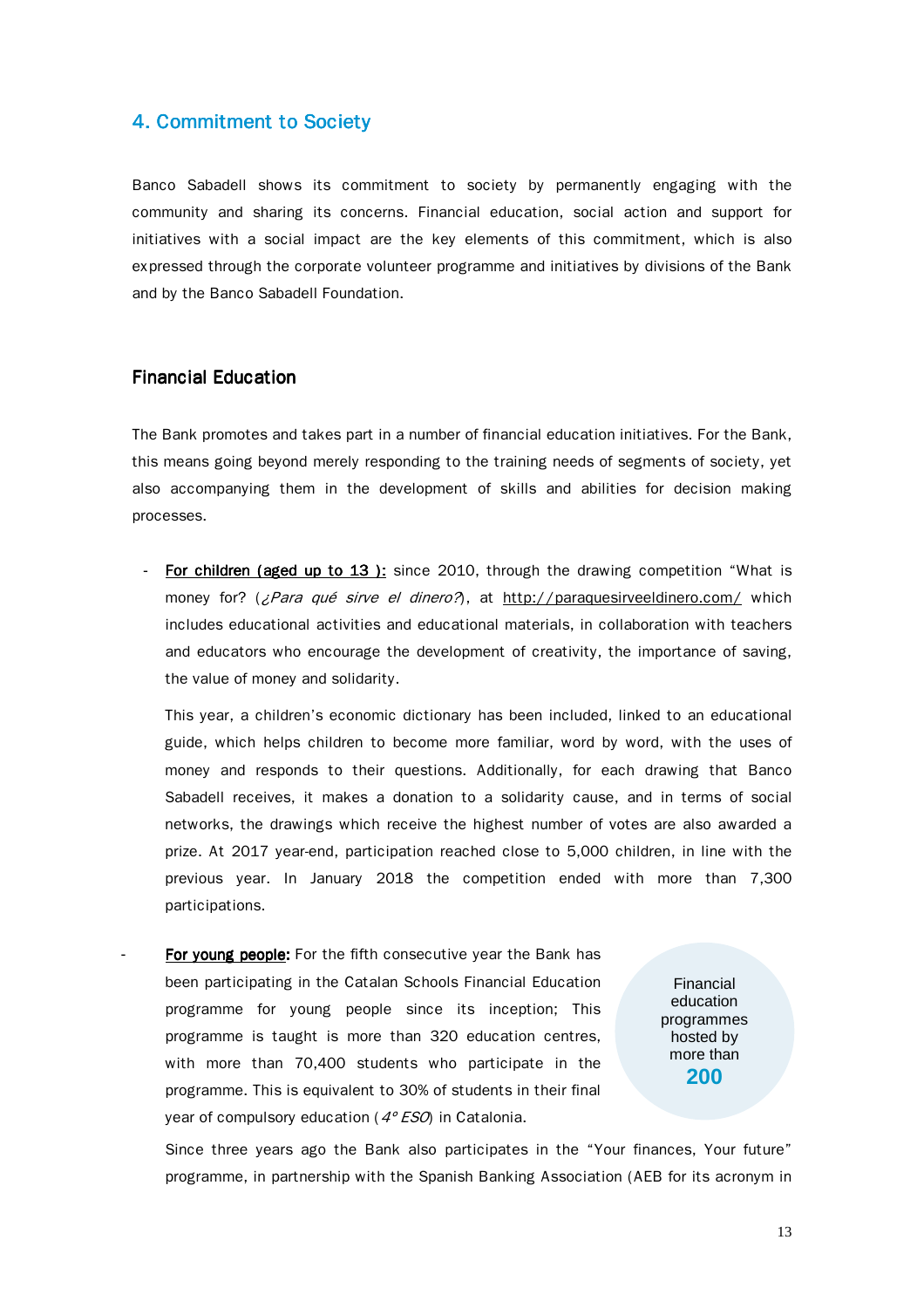Spanish) and the Junior Achievement Foundation (JA), with coverage of more than 100 centres throughout Spain.

In 2017 a total of 32 volunteers have participated, including current and retired employees.

In the framework of this programme Banco Sabadell has also participated in the first Financial Innovation Camp organised by AEB, mentoring students in their final year of compulsory education, by designing an app proposal in response to a real problem

| Financial education via volunteer programmes |      | 2017  | 2016  | 2015         |
|----------------------------------------------|------|-------|-------|--------------|
| Number of volunteers                         | EFEC | 179   | 164   | 120          |
|                                              | JA   | 32    | 34    | 30           |
| Number of beneficiaries                      | EFEC | 9.082 | 4.736 | $16.550$ (*) |
|                                              | JA   | 430   | 426   | 405          |

(\*) Global scope of the programme

For SMEs For the last five years Banco Sabadell has worked in collaboration with AENOR, AMEC, Arola, CESCE, Cofides, Esade and Garrigues have sponsored the "Export to Grow" (*Exportar para crecer*) programme to help small and medium-sized firms expand into foreign markets. In 2017, five sessions were held on the US and India, with over 420 people attending in cities such as Barcelona and Madrid.

The Bank also extended its commitment to support and advise customer companies through the Sabadell International Business Program, a training initiative held simultaneously in Barcelona, Madrid, Valencia, Oviedo, San Sebastián and Málaga in collaboration with the University of Barcelona (UB). In this first edition, over 70 participating companies will obtain a university certificate in International Trade.

Another accompaniment initiative is Sabadell Link, an audio-visual channel which, amongst other functions, facilitates contact with the principal managers of the representative offices in Europe, Asia, Africa and America. The exporter kit, which is available on the International Business website, is a group of tools to develop foreign trade activities with the maximum guarantees, converting them into another resource which is frequently consulted for the internationalisation process.

The Bank is also party to an agreement with the AEB, the CNMV and the Bank of Spain to promote the National Financial Education Plan. This Plan, which follows the recommendations of the European Commission and the OECD, is designed to improve public understanding of financial matters by providing people with basic skills and tools to manage their financial affairs in a well-informed, responsible way.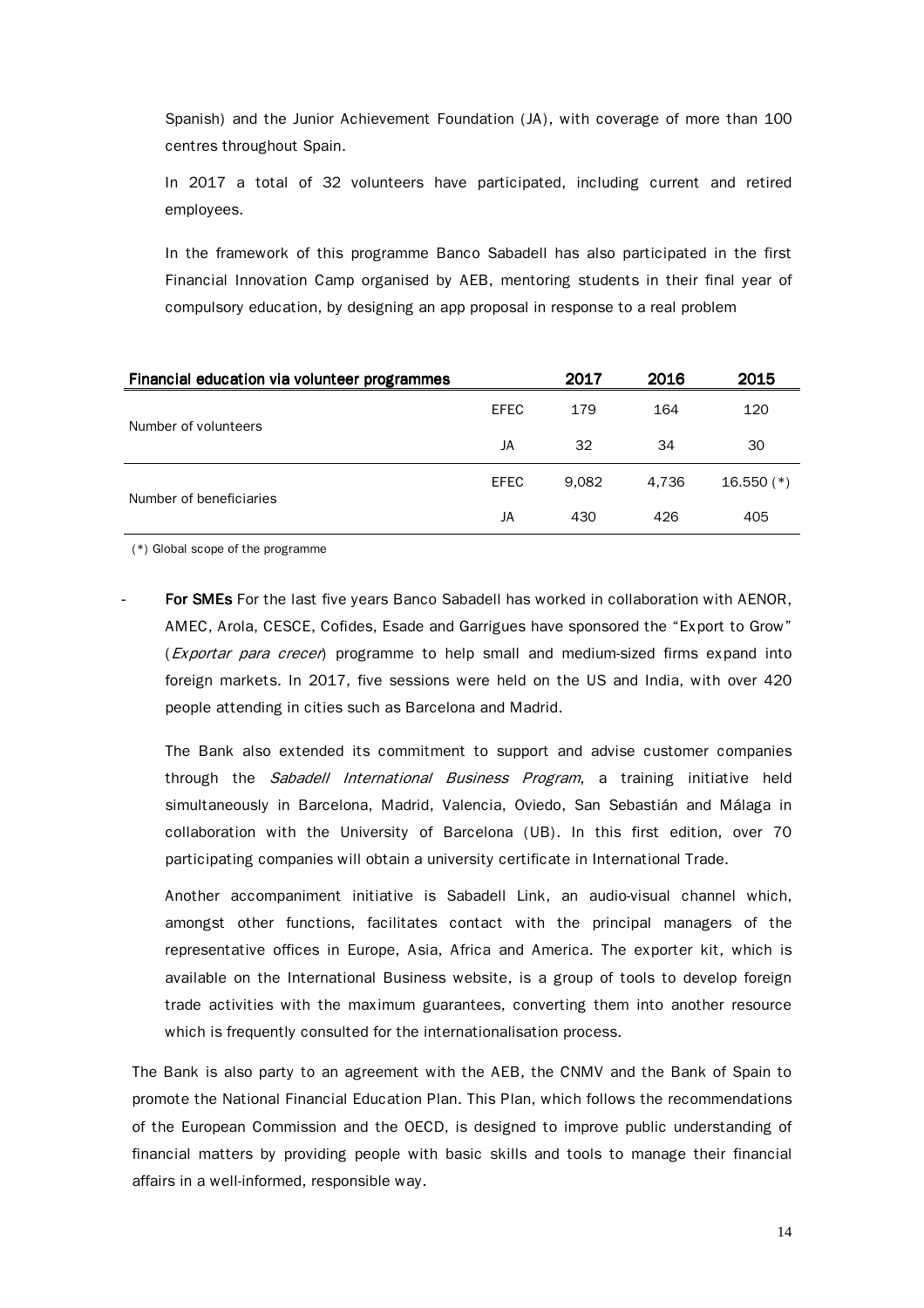## Corporate Volunteer Programme

Banco Sabadell encourages community and volunteer work by its employees by providing the necessary resources.

In 2017, the in-house website, Sabadell Life, became more firmly established; with over 9,800 users, it covers more than 200 community and volunteer initiatives put forward by the Bank and its employees Applying the dynamics of gamification, the more community-minded employees exchanged their prizes for donations to one of the causes sponsored by Sabadell Life through its Actitud Solidaria platform: A programme by Arrels Fundació for homeless people, a programme by Alzheimer Cataluña for people with dementia, and the Fundación Vicente Ferrer's paediatric care initiative.

Apart from the financial education programmes mentioned previously, the initiatives with the largest number of volunteers, were:

- Programmes to leverage the knowledge and experience of current and former employees to favour people at risk of social exclusion:
	- o Fundación Exit's "Coach" project, which mentors young people at risk to improve their employability. In 2017, 23 corporate volunteers have spent more than 500 hours mentoring young people aged between 16 and 18 to improve their employability in Madrid, Barcelona and Alicante.
	- o Transpirinenca Social Solidaria walk, a socio-educational programme aimed at social inclusion.
- Contributions to/participation in solidaric campaigns:
	- o Trailwalker hike in which more than 70 teams participated in, winning the prize for the highest amount raised in which over more than 400 volunteers took part.
	- o The Carrera de la Mujer (a fun run for women) in which the Bank paid 360 entry fees.
	- o Over 280 blood donations.
	- o Collaboration with the Fundación Magone, with the contribution of over 400 Christmas presents in response to letters by boys and girls at the risk of exclusion in regions such as Alicante, Barcelona, Bilbao, Madrid, Malaga, Oviedo and Valencia.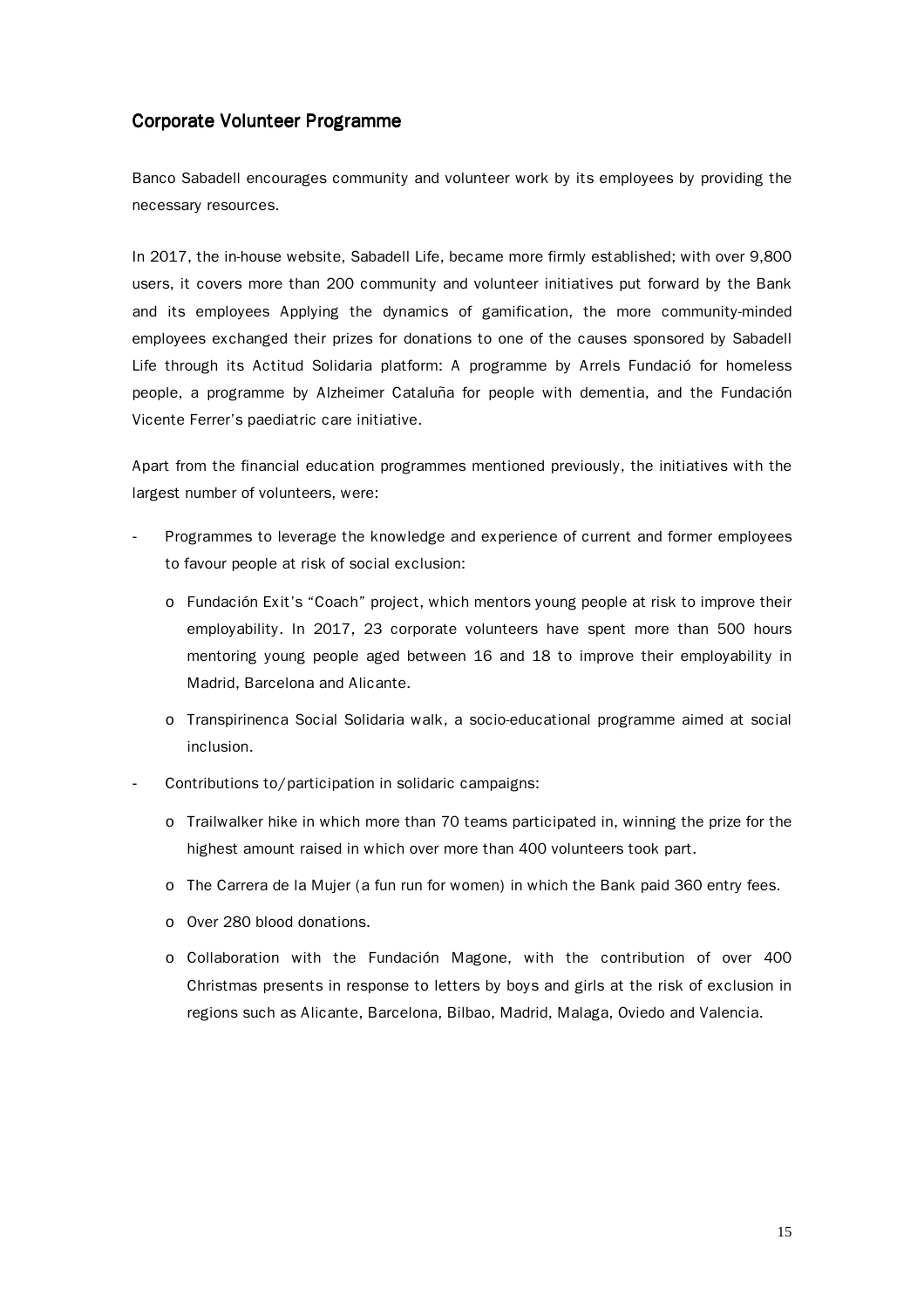- o Other activities designed by the employees themselves, such as the "Imparables" campaign to raise funds for medical research into leukaemia for the Fundación Josep Carreras, in which more than 80 volunteers participated. .
- Projects aimed at integration and improving employability:
	- o An alliance with Cáritas on the "Feina amb Cor" programme in which unemployed people and people at risk of social exclusion aged over 40 and do not receive economic support took part. Banco Sabadell is the only financial institution linked to the project, and offers such persons the possibility of finding employment in its branches, carrying out administrative and Customer Service tasks in a temporary manner, above all, during holiday periods.

Of the 14 persons who participated in the Feina amb Cor programme, 11 continue to work for Banco Sabadell.

## **Solidarity**

Banco Sabadell carries out some of its community support work through its foundation, Banco Sabadell Foundation, whose work is organised around talent, science, culture and social entrepreneurship. Key initiatives by the Foundation include a Prize for Biomedical Research and a Prize for Research in Economics, both of which aim to give recognition and support to the achievements of young Spanish researchers in those disciplines.

The Foundation does not only prove its commitment to talent through the recognition offered by granting awards and prizes, yet also by offering training opportunities via new awards and scholarship cycles. IV Banco Sabadell Dummy Award, 3 scholarships to carry out internships at the Banco Interamericano de Desarrollo (BID) at its headquarters in Washington and XVI Joan Guinjoan Award for Young Compositors, aimed at composers of all nationalities, aged under 35. Additionally, the Foundation also awards four scholarships for the Master's Degree in Translational Biomedical Research at the Vall d'Hebron Institut de Recerca (VHIR).

#### Alliances in social innovation and talent

B-Value, innovation programme for social organisations Ship2B Foundation with the collaboration of Banco Sabadell Foundation drives and develops the BValue programme, the objective of which is to help professionalise, transform and improve the value proposal of notfor-profit institutions in any area of activity. After the first stage, 10 finalist proposals are selected which receive support for the launch of a crowd funding campaign through which their proposals and shared and validated. Lastly, the projects are submitted during a Demo Day, where Banco Sabadell Foundation grants different economic support.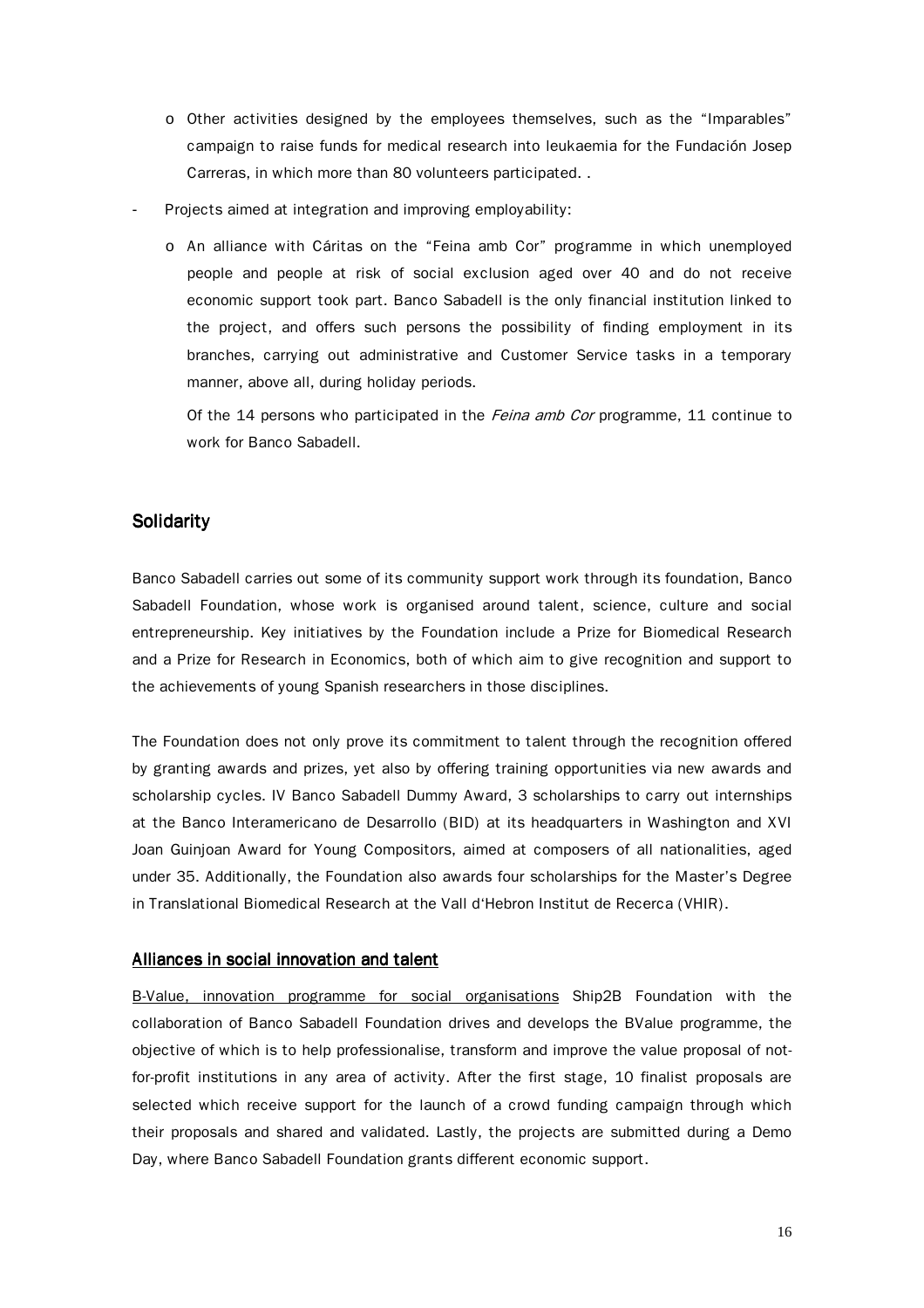In 2017 a total of 40 social institutions have been selected to participate in this first edition of B-Value. 100 mentors specialising in different sectors have participated in the programme. Thirty of them, Banco Sabadell employees, have also participated in 4 face-to-face workshops held in Barcelona and Madrid.

B-Challenge, young talent programme. Since 2016, Banco Sabadell Foundation and Foundation Ship2B have worked together to detect and reward innovative projects which offer improvements in terms of the orientation and employability of young people. With the B-Challenge programme, after the selection, training and accompaniment process of 20 projects, four projects with the most potential are selected.

Through the crowd funding campaign #YoCreoTalento the talent of the 4 winning projects of the B-Challenge is supported. These are social challenges which proposal innovative solutions using self-sustainable business models.

#### Solidaric Attitude

In addition, by organising initiatives on a cross-divisional basis, Banco Sabadell seeks to contribute to social welfare using business ventures of its own. This was the case with an alliance signed with Worldcoo, a start-up in which the Bank invested through its BStartup 10 programme, to use its online banking system to enable customers to make donations to solidaric initiatives.

In 2017, through Worldcoo, the solidarity attitude of customers and employees has been channelled, making it possible to carry out 10 projects with more than 2,400 donations for more than 34,000 beneficiaries. This platform enabled an effective response to several emergencies, such as the earthquake in Mexico, when it helped over 2,500 children and families, and support for over 2,200 refugees through Proactiva Open Arms's "Misión Mediterráneo".

**34,000**  beneficiaries thanks to the solidarity of employees and customers

## 5. Corporate norms and institutional commitments

Beyond its actions and initiatives, which are summarised in this report, Banco Sabadell has a series of codes, policies and regulations which determine its commitment to the Group's purpose, and it also maintains several national and international agreements which frame this commitment.